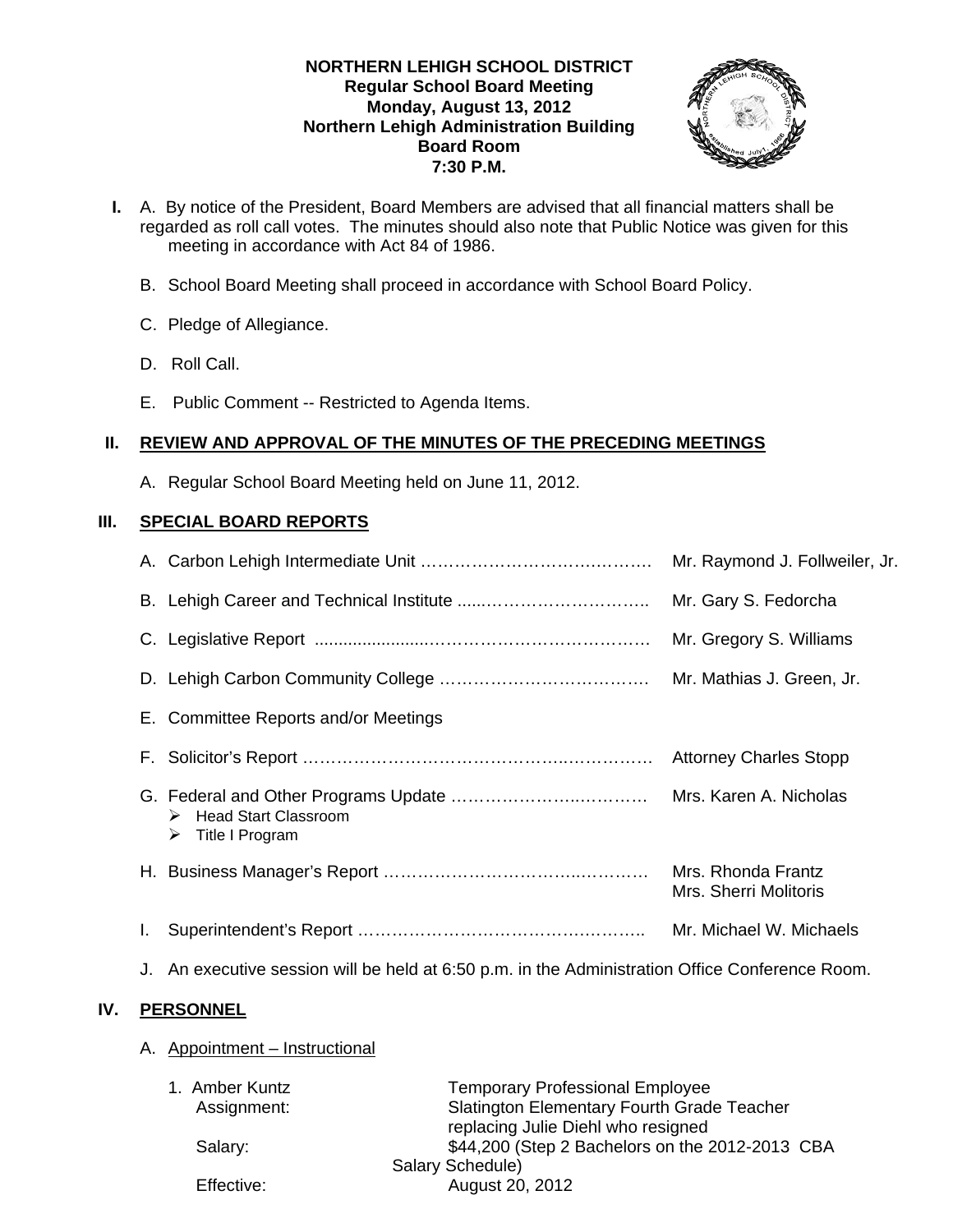| 2. Theresa Oliveira<br>Assignment:<br>Salary: | <b>Temporary Vacancy Replacement</b><br>Peters Elementary First Grade Teacher<br>replacing an employee on medical leave<br>Substitute Teacher Rate Days 1-30:<br>Day 31 and beyond \$44,000 prorated<br>(Step 1 Bachelors on the 2012-2013 CBA Salary Schedule) |
|-----------------------------------------------|-----------------------------------------------------------------------------------------------------------------------------------------------------------------------------------------------------------------------------------------------------------------|
| Effective:                                    | On or about September 23, 2012                                                                                                                                                                                                                                  |
| <b>Termination Date:</b>                      | On or about February 4, 2012                                                                                                                                                                                                                                    |
| 3. Courtney Seremula<br>Assignment:           | <b>Temporary Vacancy Replacement</b><br><b>Peters Elementary Special Education Teacher</b><br>replacing an employee on medical leave                                                                                                                            |
| Salary:                                       | Substitute Teacher Rate Days 1-30;<br>Day 31 and beyond \$44,000 prorated<br>(Step 1 Bachelors on the 2012-2013 CBA Salary Schedule)                                                                                                                            |
| Effective:                                    | August 20, 2012                                                                                                                                                                                                                                                 |
| <b>Termination Date:</b>                      | On or about June 6, 2013                                                                                                                                                                                                                                        |
| 4. Anthony Tulio<br>Assignment:               | <b>Temporary Vacancy Replacement</b><br>Peters Elementary Second Grade Teacher<br>replacing an employee on medical leave                                                                                                                                        |
| Salary:                                       | Substitute Teacher Rate Days 1-30;<br>Day 31 and beyond \$44,000 prorated<br>(Step 1 Bachelors on the 2012-2013 CBA Salary Schedule)                                                                                                                            |
| Effective:                                    | August 20, 2012                                                                                                                                                                                                                                                 |
| <b>Termination Date:</b>                      | On or about June 6, 2013                                                                                                                                                                                                                                        |
|                                               |                                                                                                                                                                                                                                                                 |

# B. Resignation/Retirement

- 1. Accept the retirement resignation of Nancy Wagner, Peters Elementary School Instructional Aide, effective July 30, 2012. At this time she will begin her retirement from the Northern Lehigh School District after 12 years of service
- 2. Accept the resignation of Patricia Ingles, High School Special Education Aide, effective August 7, 2012.

# C. Family Medical Leave

- 1. Approve the request of employee #3845 to take a Family Medical Leave beginning on or about September 23, 2012, for the birth of her first child. She will be using thirty accumulated sick days and upon conclusion of sick days will then be requesting a twelve week Family Medical Leave. She plans to return to her current teaching position on or about February 4, 2013.
- 2. Approve the request of employee #2960 to take a twelve week Family Medical Leave beginning on August 27, 2012 for the birth of her second child. At the end of the family medical leave, employee is requesting an unpaid leave of absence for the remainder of the 2012-2013 school year. She plans to return to her current teaching position at the beginning of the 2013-2014 school year.
- 3. Approve the request of employee #3365 to take a leave of absence beginning on or about August 27, 2012 for the birth of her second child. Employee will be using 26 accumulated sick days and four personal days and upon exhaustion of sick days and personal days, she is requesting a twelve week family medical leave. At the end of the family medical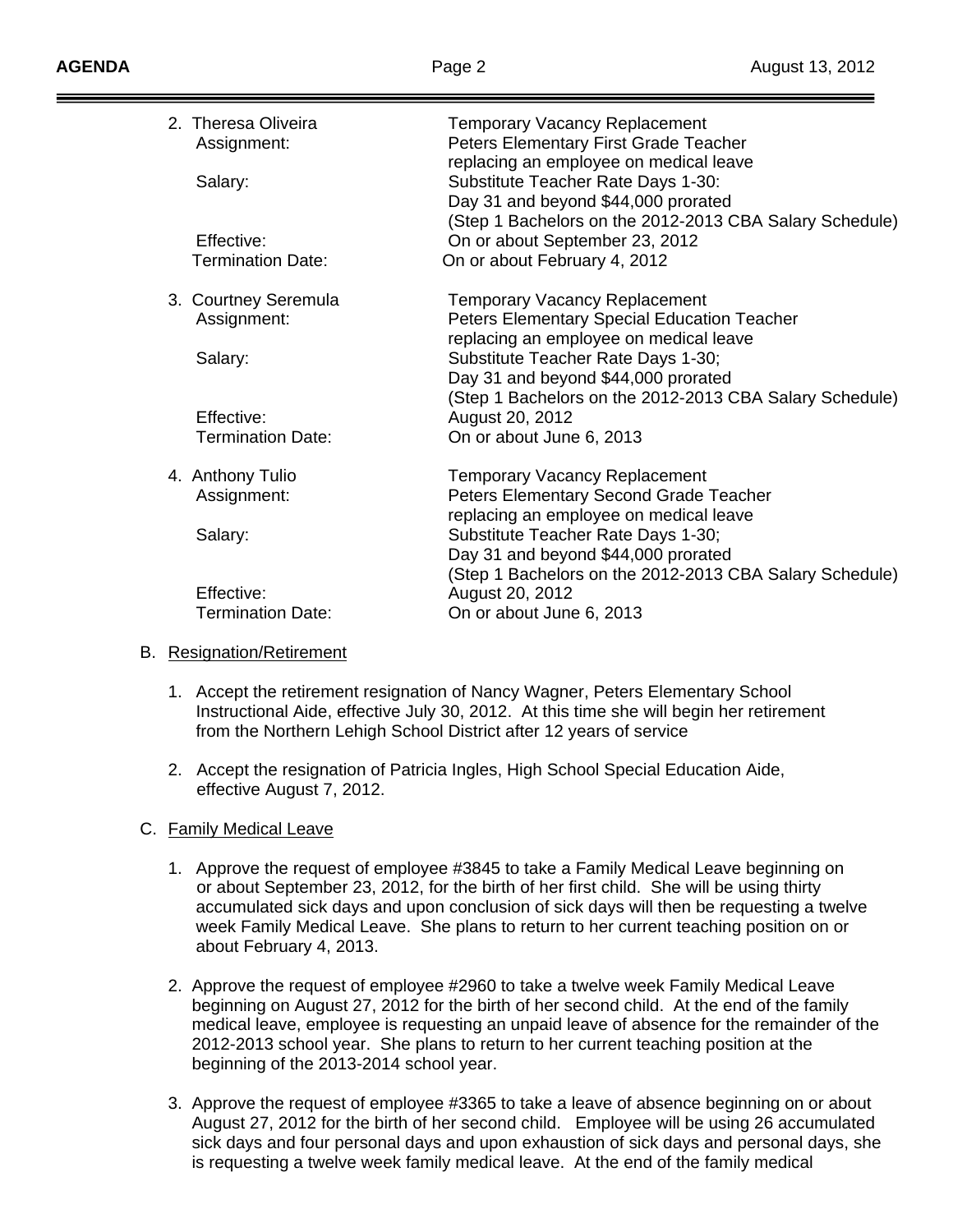leave, employee is requesting an unpaid leave of absence for the remainder of the 2012- 2013 school year. She plans to return to her current teaching position at the beginning of the 2013-2014 school year.

### D. Co-Curricular Appointments 2012-2013

| <b>Christopher Barnes</b>  | <b>MS Newspaper Advisor</b>                     |               | \$461.99   |
|----------------------------|-------------------------------------------------|---------------|------------|
| Michael Bonner             | <b>Assistant Track Coach</b>                    |               | \$2,946.29 |
| <b>Susan Bowser</b>        | MS Jr. Ntl. Honor Society Adv (Shared \$420.42) | \$            | 140.14     |
| David Carroll              | Senior High Band Advisor                        |               | \$4,781.78 |
| David Carroll              | <b>MS Band Director</b>                         |               | \$699.77   |
| Elizabeth Chunko           | <b>Junior Class Advisor</b>                     | \$            | 640.89     |
| Jonathan DeFrain           | <b>Head Softball Coach</b>                      |               | \$4,653.43 |
| Scott DeLong               | Debate Advisor                                  |               | \$1,399.55 |
| Scott DeLong               | <b>National Honor Society</b>                   | \$            | 499.35     |
| <b>Rick Eckhart</b>        | MS Jr. Ntl. Honor Society Adv (Shared \$420.42) | \$            | 140.14     |
| Renee Evans                | Sr. High Fall Intramurals - Tennis              | \$            | 817.54     |
| <b>Renee Evans</b>         | Sr. High Spring Intramurals - Tennis            | \$            | 817.54     |
| <b>Renee Evans</b>         | Sr. High Student Council                        |               | \$2,098.19 |
| <b>Kimberly Filipovits</b> | Middle School Yearbook Advisor                  | \$            | 817.54     |
| <b>Tammy Fristick</b>      | <b>Senior Class Advisor</b>                     | \$            | 640.89     |
| <b>Scott Gerould</b>       | <b>Assistant Track Coach</b>                    |               | \$2,946.29 |
| Jason Graver               | MS Jr. Ntl. Honor Society Adv (Shared \$420.42) | \$            | 140.14     |
| <b>Todd Herzog</b>         | Sr. High Spring Intramurals - Weightlifting     | \$            | 817.54     |
| Todd Herzog                | Sr. High Fall Intramurals - Weightlifting       | \$            | 817.54     |
| <b>Bob Hicks</b>           | <b>Assistant Softball Coach</b>                 |               | \$2,946.29 |
| Stephen Hluschak           | <b>Assistant Baseball Coach</b>                 |               | \$2,946.29 |
| Stephen Hluschak           | Sr. High Winter Intramurals - Weightlifting     |               | \$817.54   |
| Mark Hoffman               | <b>Assistant Softball Coach</b>                 |               | \$2,946.29 |
| Patricia Ingles            | <b>Junior Class Advisor</b>                     | \$            | 640.89     |
| Andrew Kern                | Middle School Web Page Advisor                  | \$            | 409.21     |
| Gregory King               | Assistant Baseball Coach (JV)                   |               | \$2,946.29 |
| Lora Krum                  | <b>Elementary Chorus</b>                        | \$            | 597.87     |
| Michael Lehtonen           | Sr. High Winter Intramurals - Winter Track      | \$            | 817.54     |
| Michael Lehtonen           | <b>Head Track Coach</b>                         |               | \$4,653.43 |
| Alice Lieberman            | Academic Challenge Eight Advisor                | \$            | 441.61     |
| Derek Long                 | <b>Assistant Track Coach</b>                    |               | \$2,946.29 |
| David Oertner              | <b>Assistant Track Coach</b>                    |               | \$2,946.29 |
| Erv Prutzman               | <b>Head Baseball Coach</b>                      |               | \$4,653.43 |
| Michelle Raber             | <b>MS Fall Intramural Net Sports</b>            | \$            | 817.54     |
| Michelle Raber             | <b>MS Spring Intramural Net Sports</b>          | \$            | 817.54     |
| Michelle Raber             | <b>MS Winter Intramural CPR</b>                 |               | 817.54     |
| <b>Rachel Reiter</b>       | <b>MS Chorus Advisor</b>                        | \$            | 699.77     |
| <b>Rachel Reiter</b>       | Senior High Chorus Advisor                      |               | \$1,749.43 |
| MaryAnne S.-Mattiola       | Sophomore Class Advisor                         | \$            | 640.89     |
| MaryAnne S.-Mattiola       | Yearbook Advisor                                |               | \$2,433.36 |
| Angela Shoemaker           | Senior Class Advisor                            | \$            | 640.89     |
| <b>Stephen Shuey</b>       | Sophomore Class Advisor                         | \$            | 640.89     |
| Joseph Tout                | Sr. High Spring Intramurals - Weightlifting     | $\frac{1}{2}$ | 817.54     |
| Joseph Tout                | Sr. High Winter Intramurals - Weightlifting     | \$            | 817.54     |
| <b>Denise Turoscy</b>      | Scholastic Scrimmage Advisor - HS               | \$            | 817.54     |
| Denise Turoscy             | Newspaper Advisor - HS                          |               | \$1,837.76 |
| <b>Randall Utsch</b>       | Majorette/Band Advisor                          |               | \$2,098.19 |
| <b>Camille Vernarr</b>     | <b>Elementary Band Advisor</b>                  |               | \$797.16   |
| Amy Zeiser                 | Middle School Student Council Advisor           |               | \$1,262.53 |

E. Co-Curricular Volunteers 2012-2013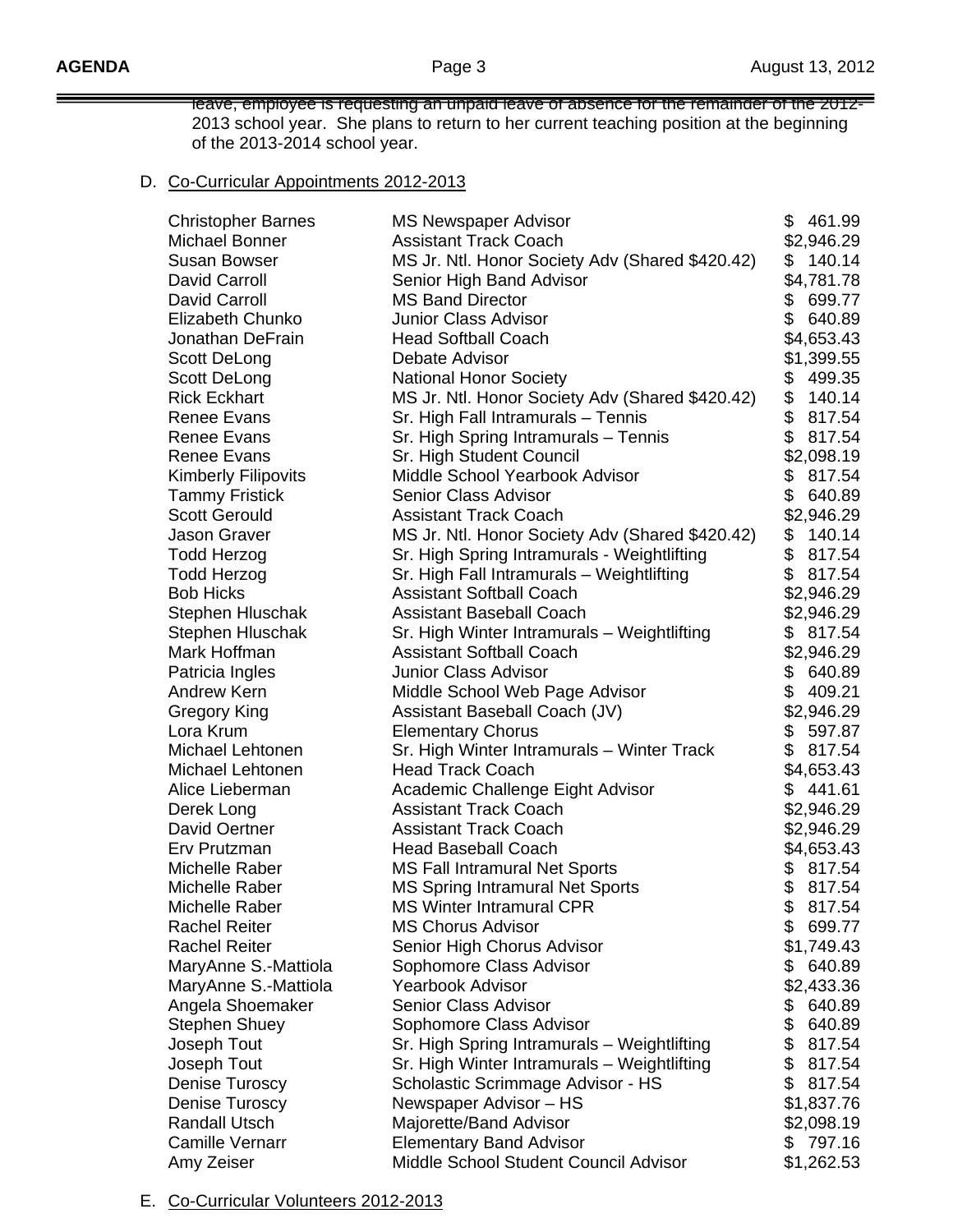| <b>Gary Andrew</b><br><b>Chris Bennett</b><br>Heather Chandler*<br>Kyle Follweiler<br>Mike Hofmann, Jr.<br>Amber VanHorn | <b>Assistant Baseball Coach</b><br><b>Assistant Baseball Coach</b><br><b>Assistant Field Hockey Coach</b><br><b>Assistant Baseball Coach</b><br><b>Assistant Track Coach</b> |
|--------------------------------------------------------------------------------------------------------------------------|------------------------------------------------------------------------------------------------------------------------------------------------------------------------------|
| Rachel Wagner*                                                                                                           | <b>Assistant Field Hockey Coach</b><br><b>Assistant Field Hockey Coach</b>                                                                                                   |

### F. Game Workers 2012-2013

 Approve the following list of people as Game Workers for the 2012-2013 school year. Game Workers consist of ticket sellers and takers, game announcers, scoreboard operators, timers, field judges, scorekeepers. Rate of pay is consistent with the rates approved on the 2012- 2013 Supplementary Personnel Salary Schedule.

| Dan Blazosky             | <b>Terry Bowman</b>   |
|--------------------------|-----------------------|
| Linda Brown              | Jennifer Butz         |
| <b>Frank Carazo</b>      | <b>Elizabeth Case</b> |
| <b>Allison Chruscial</b> | Eric DeAntonis        |
| John DeFrain             | Scott DeLong          |
| <b>Renee Evans</b>       | Alden Farber          |
| <b>Kelly Follweiler</b>  | Rhonda Frantz         |
| Jessica Frew             | Deb Frohnheiser       |
| Marshelle George         | <b>Scott Gerould</b>  |
| <b>Shawn Green</b>       | <b>Barry Herman</b>   |
| <b>Bobby Herzog</b>      | <b>Steve Hluschak</b> |
| Mike Hofmann             | Dick Jones            |
| Patricia Jones           | <b>Andrew Kern</b>    |
| Greg King                | Mark Lavine           |
| Mike Lehtonen            | Andrew Lynn           |
| <b>Steve Martinez</b>    | <b>Larry Meixsell</b> |
| Mike Mengel              | <b>Thomas Mertus</b>  |
| <b>Sherri Molitoris</b>  | Jim Nonnemaker        |
| Kathy Nowlin             | Dave Oertner          |
| Erv Prutzman             | Michelle Raber        |
| Kathleen Reese           | Dennis Rehrig         |
| Nancy Rehrig             | Gina Rotondo          |
| Nicholas Sander          | <b>Eric Schmidt</b>   |
| Paula Seiler             | <b>Michael Strohl</b> |
| Joe Tout                 | Jim Yadush            |
| Amy Zeiser               |                       |

# G. Senior High Administrative Detention Supervisor

 Approve to appoint Ellen Kiss as the Administrative Detention Supervisor in the senior high school. She will work Tuesday and Thursday from 2:30 p.m. to 4:00 p.m. throughout the 2012-2013 school year that warrants detention coverage. Salary will be \$20.00 per hour worked.

# H. Middle School Administrative Detention Supervisor

 Approve to appoint Debra Knerr and Dawn Tulio as Administrative Detention Supervisors in the middle school. Mrs. Knerr will cover the Monday detentions from 2:20 p.m. to 3:20 p.m.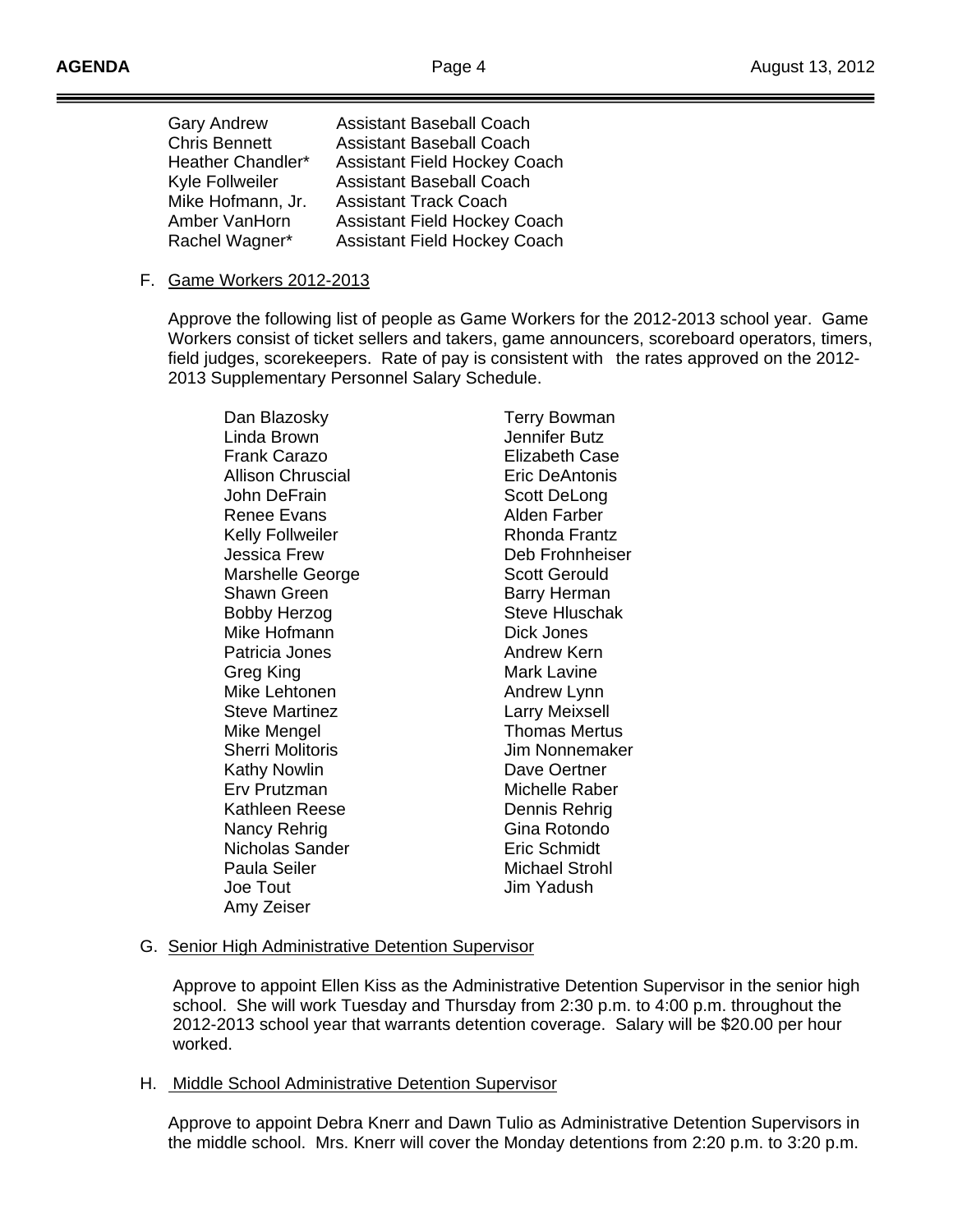and Mrs. Tulio will cover the Wednesday detentions from 2:20 pm to 3:20 p.m.. They will work throughout the 2012-2013 school year on Mondays and Wednesdays that warrant detention coverage. Salary will be \$20.00 per hour worked.

#### I. Saturday Detention Monitor

 Approve to appoint Patricia Eby-Manescu as the Secondary Saturday Detention Monitor for the middle school and senior high school for the 2012-2013 school year, working 3 hours every Saturday that warrants detention coverage. Salary will be \$20.00 per hour worked.

#### J. Substitute Detention Supervisor

 Approve to appoint the following list of people as Substitute Secondary Detention Monitors for the senior high school for the 2012-2013 school year. Work will be on an as needed basis and compensation will be at a salary of \$20.00 per hour worked.

Angela Shoemaker

#### K. Substitute Saturday Detention Monitor

Approve to appoint Michael Strohl as the Substitute Secondary Saturday Detention Monitor for the middle school and senior high school for the 2012-2013 school year, working as a substitute for 3 hours every Saturday that warrants substitute detention coverage. Salary will be \$20.00 per hour worked.

#### L. Professional Contracts

 According to Article II – 1108, subsection (b) of the School Code: "a temporary professional employee, initially employed by a school district on or after June 30, 1996, whose work has been certified by the district superintendent to the secretary of the school district, during the last four (4) month of the third year of such service, as being satisfactory, shall thereafter be a "professional employee" within the meaning of this article." Therefore, it is recommended to approve "professional employee" status as per the school code for the following teachers, who have satisfactorily completed three years of service to the Northern Lehigh School District:

| Susan Bachman              | <b>Everly Kesack</b> |
|----------------------------|----------------------|
| <b>Christopher Bennett</b> | Derek Long           |

#### M. Substitute

1. Instructional

 Approve the following substitute teachers for the 2012-2013 school year at the 2012-2013 substitute teacher rates as approved on the Supplementary Personnel Salary Schedule:

 Shana Agurek\* - Elementary Kaitlyn Andrews – Elementary Jennifer Balliet\* – Elementary Thomas Battista – Health & Physical Education Joseph Bigley - Elementary Kathryn Bonilla – Music and Reading Specialist Janet Brostedt – Elementary Lisa Cox – English, Special Education, Library & Art Kelly DeAntonis\* – Elementary & Library Science

Christine DeLong – Elementary & Special Education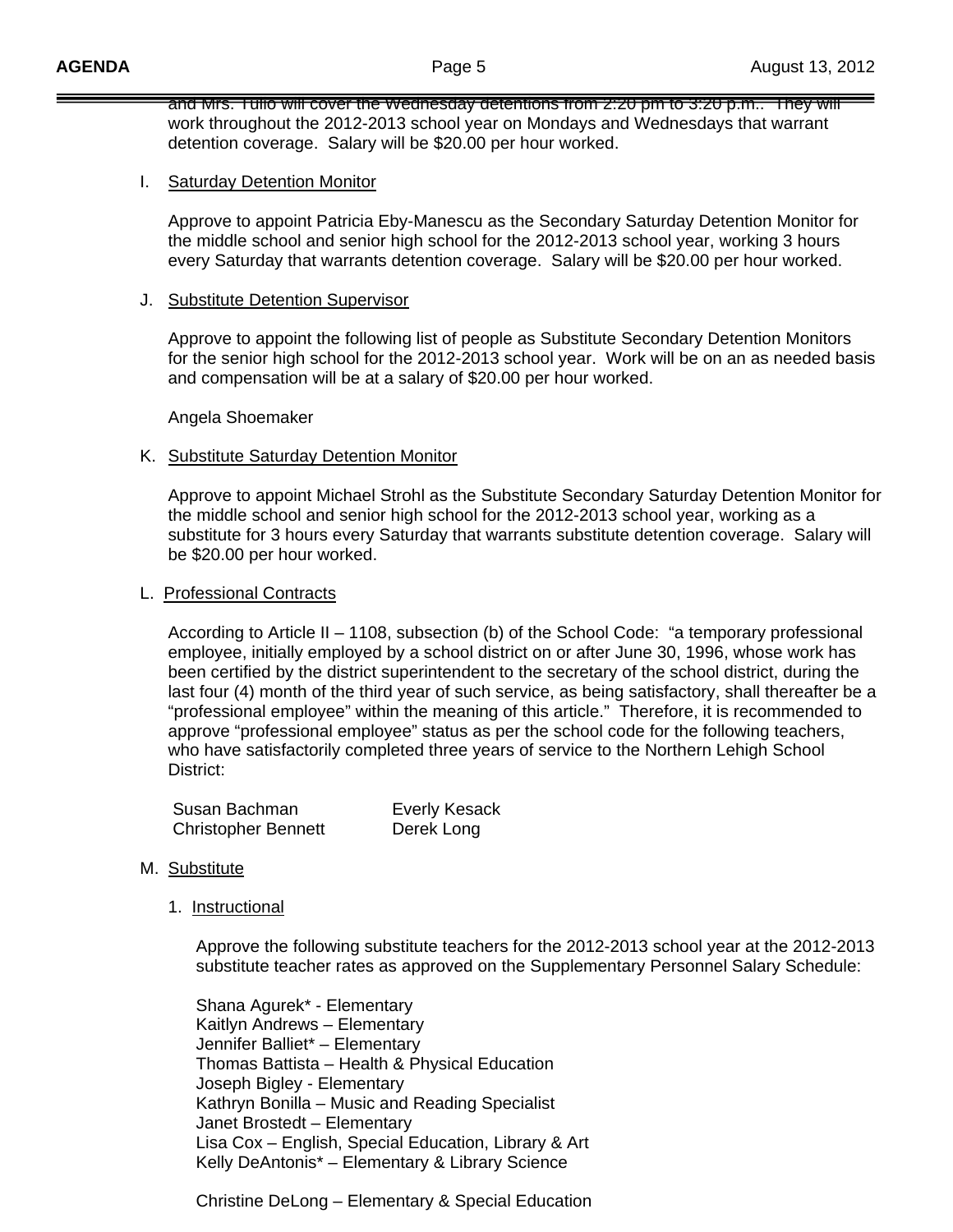Amberly Drey – Elementary Amanda Fenstermaker\* – Special Education Katie Fluke\* - Elementary Meredith Foster – Elementary, ESL, Middle Level English & Social Studies Mary Frank – Art K-12 & ESL Cynthia Fritzinger - Elementary Ricky Guth – All Subjects Robin Hersh – Early Childhood Education Nathan Hunsicker – Elementary, MS Math Steven Jonkman - Music Dawn Kemery - Elementary Elizabeth Kenawell\* - Elementary Katherine Kern – Elementary Lori King – Elementary Amber Kistler - Elementary Michelle Krill - Elementary Ashley Krutsick – Elementary & Middle Level Math Debra Lakatosh – Spanish & French Samantha Lilly – Elementary & Special Education Donna Lobach-Berger – Elementary Heather MacCorkle Edick - English Deborah Magnotta – Elementary & Reading Specialist Andrea Meyers – Chemistry Trevor Miller\* – Business-Computer Information Technology Robert Naugle - Math Christine Nemeh\* - Elementary & ESL Joseph Nester – Special Education & Social Studies Jordan Nichols\* – Elementary & ESL Theresa Oliveira - Elementary Patricia Passick – Art K-12 Kayla Perkowski – Elementary & Special Education Csala Peters – Elementary & Special Education Justin Quinter - English Amanda Radishofski – Elementary & Special Education Stephen Reimert – Social Studies Linda Sarver – Art Monique Seiler – Elementary & Middle Level English Courtney Seremula – Elementary & Special Education Linda Simao\* - Elementary Jordan Smith – Health & Physical Education Jo Leigh Sponsler – Music & Special Education Virginia Stevenson – Special Education, English, Social Studies, Middle Level Math Felicia Strauch\* - Elementary Gerald Strubinger – Social Studies Philip Strubinger\* – History & Citizenship Anthony Tulio – Elementary Nina Weiss – Elementary Jane Wessner – Elementary **\*Pending Verification of Missing Documents**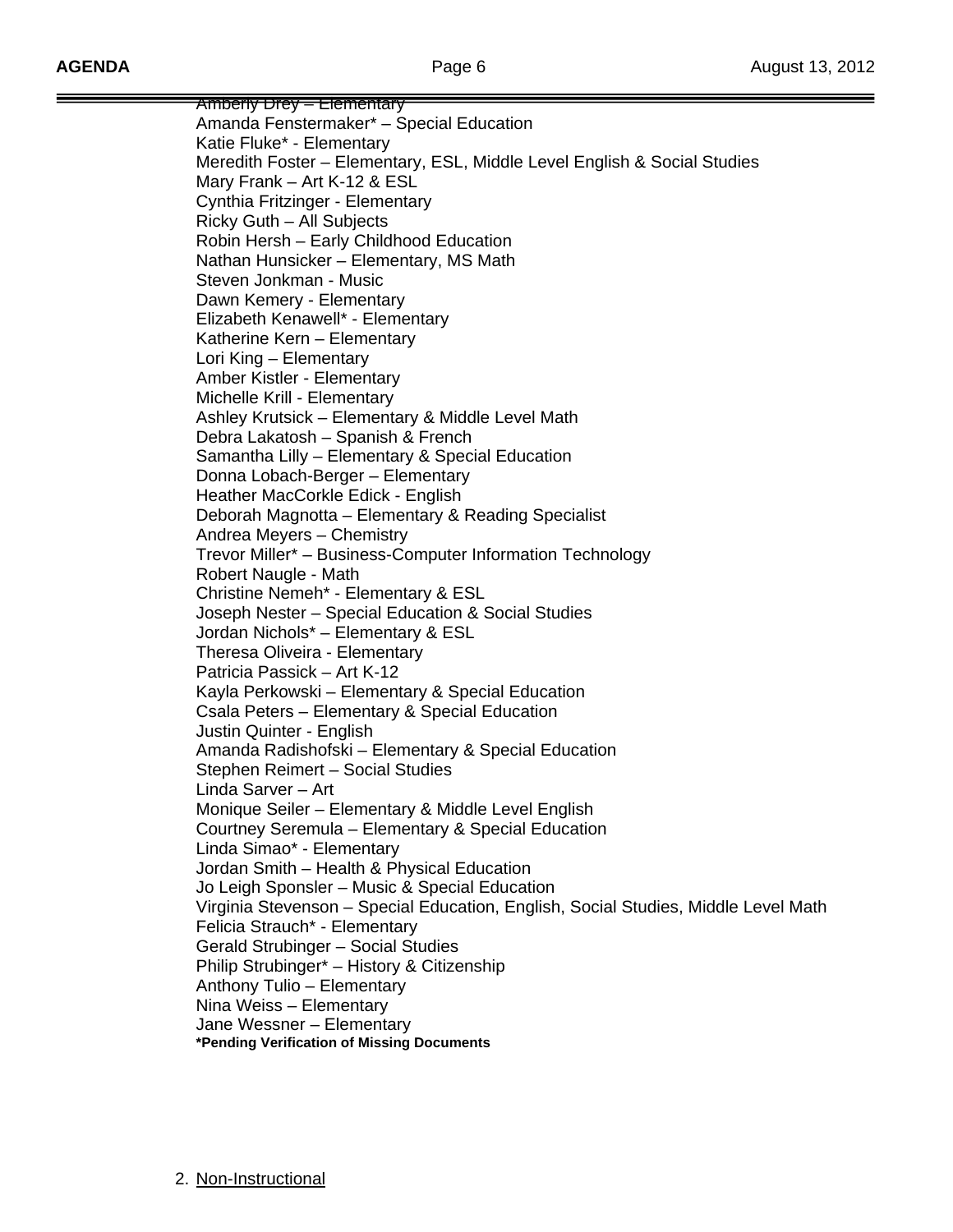a. Approve the following individuals as substitute secretaries/aides for the 2012-2013 school year at the 2012-2013 substitute rate as approved on the Supplementary Personnel Salary Schedule:

 Elaine Bilous Claire Danko Diana Detweiler Judy Hoffman Jamie Kuhns Lisa Lamon Dawn Martinez Maureen McCullion Michelle Miller Melanie Mohr Lorraine Muth Carol Scott Christine Sigley Catherine Smith Carol Snyder Kathleen Troxell Janice Wasilkowski Tina Williams

b. Approve the following individuals as substitute cafeteria workers for the 2012-2013 school year at the 2012-2013 substitute rate as approved on the Supplementary Personnel Salary Schedule:

 Gail Bauer Elaine Bilous Diana Detweiler Schelene Fritzinger Rosa George Judy Hoffman Lilly Horwith Dawn Martinez Maureen McCullion Lorraine Muth Carol Scott Christine Sigley Carol Snyder Sheila Steier Kathleen Troxell Janice Wasilkowski Robert Wetzel

c. Approve the following individuals as substitute custodians for the 2012-2013 school year at the 2012-2013 substitute rate as approved on the Supplementary Personnel Salary Schedule:

 Steven Andrews Gail Bauer Theresa Hall Randy Muniz

 Carol Snyder Janice Wasilkowski Robert Wetzel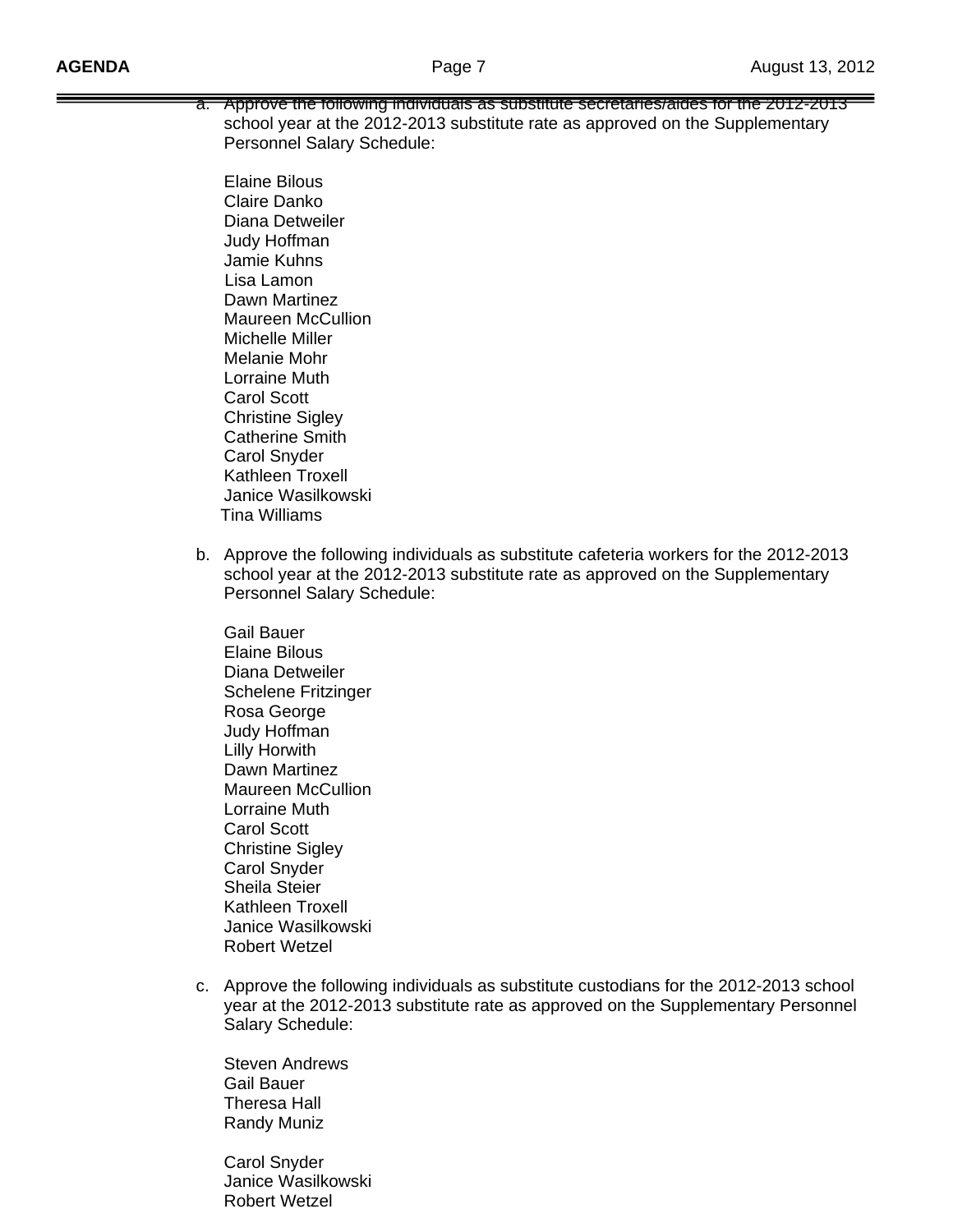#### Ī **V. CONFERENCES**

# **VI. POLICY**

### A. Rescind Agreement of Sponsorship

Approve to rescind the Agreement of Sponsorship To Attend Another Pennsylvania Community College for Allie Fritzinger, which was originally approved at the June 11, 2012 board meeting. Ms. Fritzinger will be taking her general education classes at Lehigh Carbon Community College.

# **VII. CURRICULUM AND INSTRUCTION**

- A. Approve to authorize the superintendent to execute an agreement between the Northern Lehigh School District and the Carbon Lehigh Intermediate Unit #21 to provide special education services for the 2012-2013 school year. **(Attachment #1)**
- B. Approve to authorize proper officials to enter into an agreement between the Northern Lehigh School District and the PATH PA Treatment & Healing Center for the purpose of furnishing educational services for disruptive students for the 2012-2013 school year. Daily tuition rate is \$52.89. **(Attachment #2)**
- C. Approve to authorize proper officials to enter into an agreement between the Northern Lehigh School District and Behavioral Health Associated Licensed Private Academic School for the purpose of furnishing regular education or special education programs for students for the 2012-2013 school year. **(Attachment #3)**
- D. Approve the purchase of Follett Educational Services Kaplan 12 Practice Tests for the SAT 2012 for students in grades 9-12. The total cost of these materials is \$405.75 and is being paid from the curriculum and instruction budget.
- E. Authorize Community Services for Children to operate the Head Start Pre-K program at Peters Elementary School from September 4, 2012 through May 21, 2012. The only obligation of the district is to provide one classroom. **(Attachment #4)**

# F. Induction Program

 Approve the following teachers as helping teachers in the Northern Lehigh School District Induction Program for the 2012-2013 school year:

| <b>Helping Teacher</b>     | Inductee    | Stipend  |  |
|----------------------------|-------------|----------|--|
| <b>Christopher Bennett</b> | Andrew Kern | \$750.00 |  |
| Amanda Beer                | Amber Kuntz | \$750.00 |  |

# **VIII. OLD BUSINESS**

# **IX. NEW BUSINESS**

# **X. FINANCIAL**

- A. Approve the Following List of Bills:
	- 1. General Fund month of June, July & August 2012
	- 2. Cafeteria Fund month of June 2012
	- 3. Refreshment Stand month of June 2012